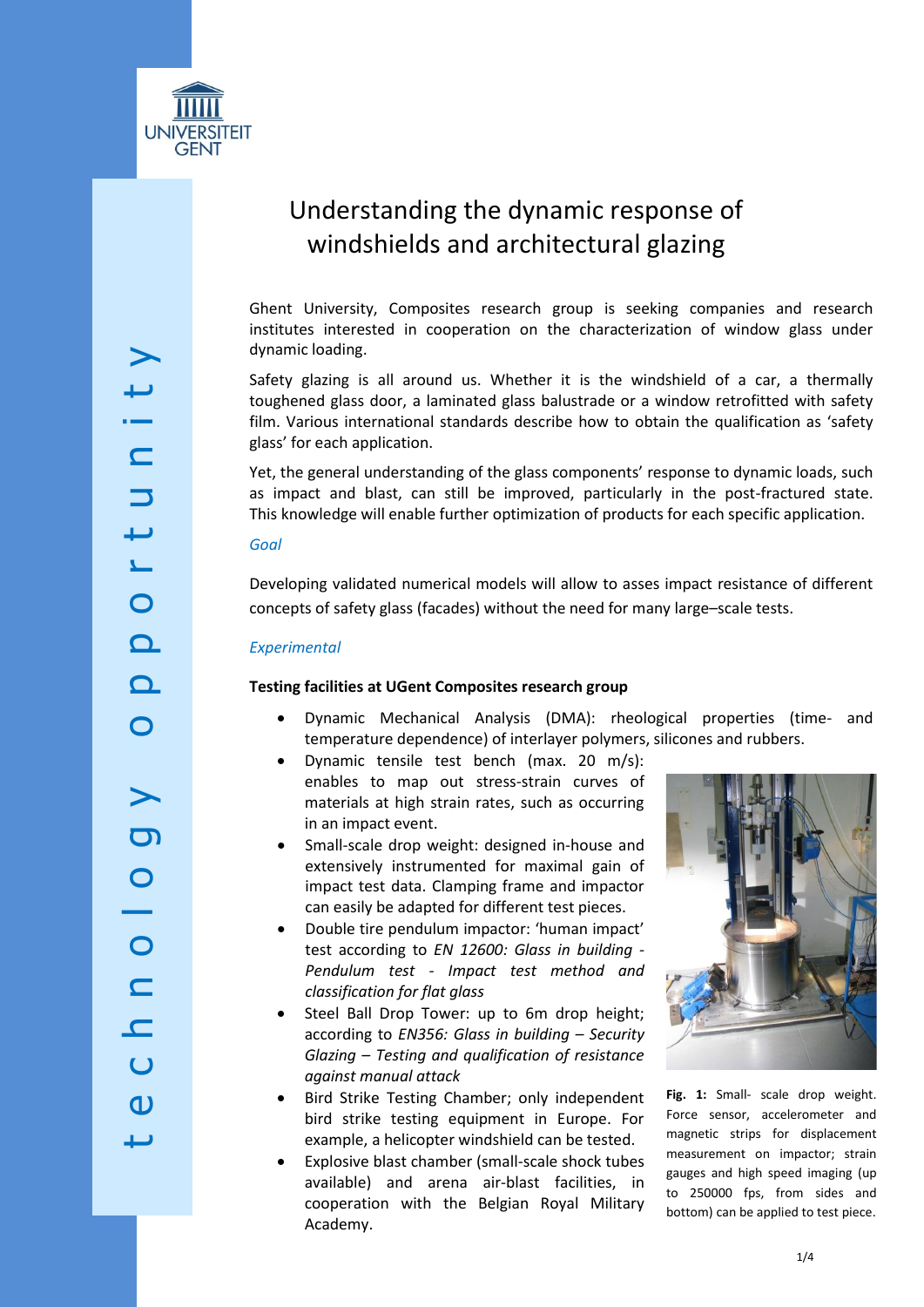

## **Digital Image Correlation (DIC)**

This technique is applied to photographic images of a test specimen to track its deformation. A speckle pattern is commonly applied to the specimen's surface. Thus, effectively, a measurement of strain and strain rate over a complete surface can be realized. Using 2 (high-speed) cameras, 3-dimensional deformation can be mapped out.



**Fig. 2**: Digital Image Correlation of glass panel under 20g C4 explosive blast load: high-speed camera images from 2 angles (left), 3D deformation of processed data (right)

## *Simulations*

## **Facilities and software**

The research group owns a number of powerful workstations for numerical analysis. Access to the University's central High Performance Cluster (tier-1 supercomputing system) is available.

Profound experience with numerical simulation methods is present in the department, in particular with following commercial software packages: ABAQUS, iSight, LS-DYNA, Matlab and more.



**Fig. 3:** Dynamic cracking simulation of small monolithic glass plate in impact by drop weight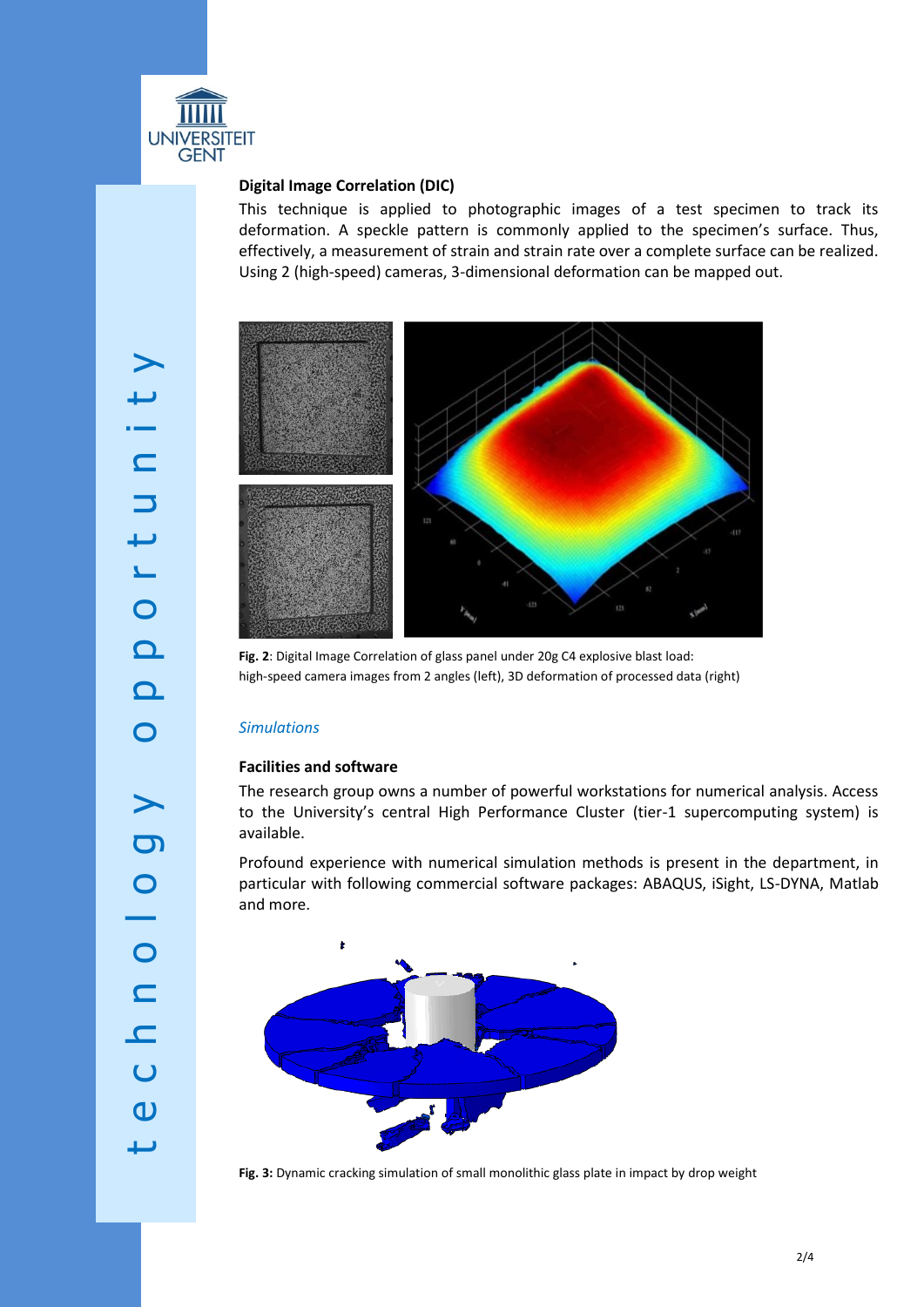

## **Glass-related simulation**

Past and current glass research at the research group centers around the dynamic, and more specifically post-fractured, mechanical response of structural glazing. In this work, experiments and numerical simulations go hand in hand. E.g.: interlayerto-glass adhesion testing results in a force-displacement relation. This data can then be used to validate a numerical model with advanced material modelling, so as to extract the delamination stresses and energy dissipation.



**Fig. 4:** Simulation of debonding with cohesive zone elements for a PVB-laminated glass in throughcracked tensile test

Moreover, detailed failure analysis for safety window film was performed and a framework for constitutive modelling of polymer interlayer has been developed. Research on fracture simulation of laminated glass is ongoing.



**Fig. 5:** Detailed simulation of double tire pendulum impact on laminated glass